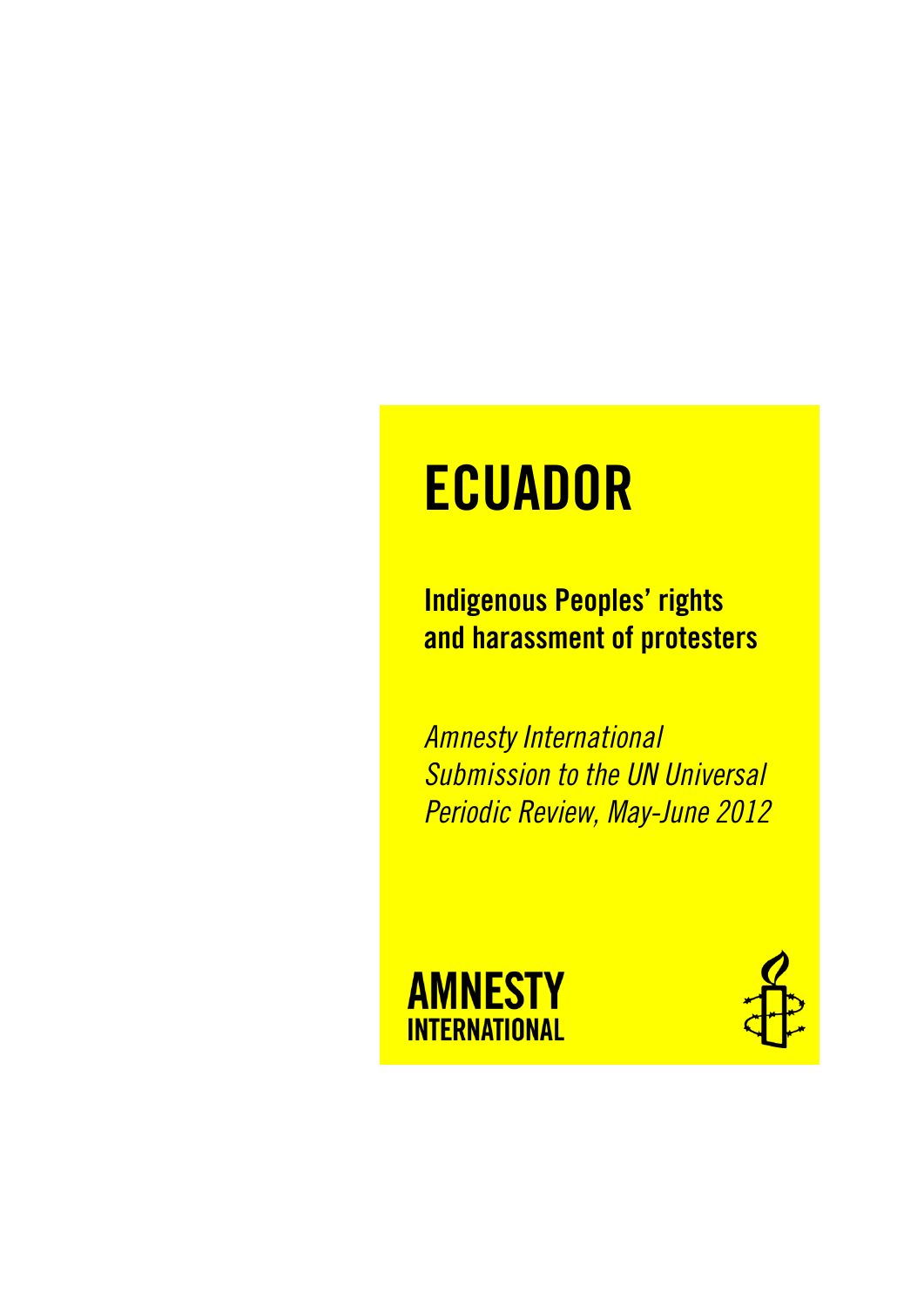## **CONTENTS**

| Legal and institutional shortcomings affecting the rights of Indigenous Peoples 3 |  |
|-----------------------------------------------------------------------------------|--|
|                                                                                   |  |
|                                                                                   |  |
|                                                                                   |  |
|                                                                                   |  |
|                                                                                   |  |
|                                                                                   |  |
|                                                                                   |  |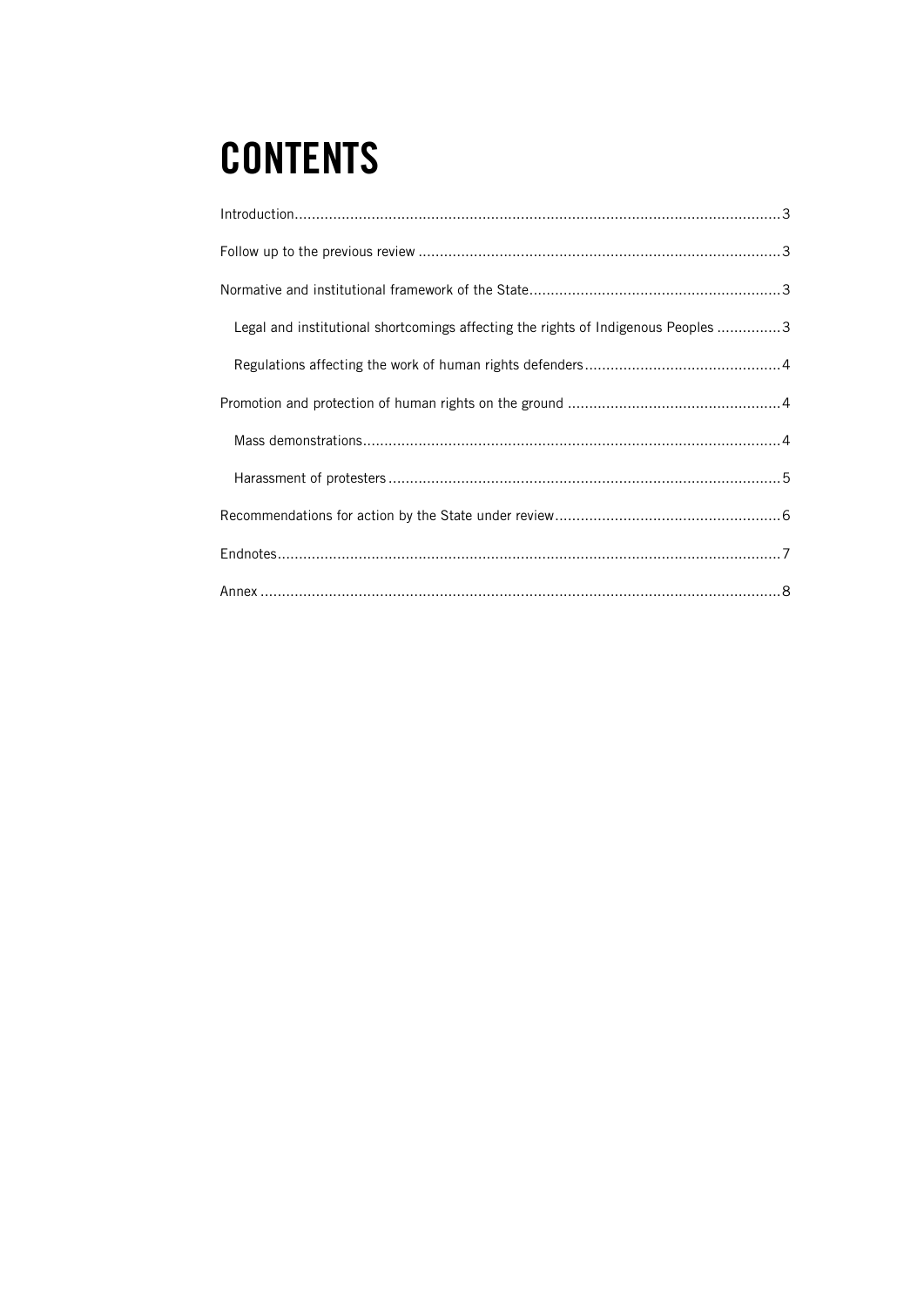### <span id="page-2-0"></span>INTRODUCTION

In this submission, prepared for the UN Universal Periodic Review of Ecuador taking place in May-June 2012, Amnesty International expresses disappointment that there were no recommendations related to Indigenous Peoples' rights, human rights defenders, or the harassment of protesters during the previous UPR of Ecuador in 2008.

Although Ecuador's new Constitution explicitly recognizes Ecuador's multi-national and multicultural society and the right of Indigenous Peoples to be consulted about projects involving natural resources which may affect their territory and livelihood, as of November 2011 no mechanism had been adopted to ensure the right of Indigenous Peoples to be consulted and give their free, prior and informed consent in these circumstances. Amnesty International is also concerned that Presidential Decree No. 982 – an executive order regulating the work of nongovernmental organizations - may be applied in a way that poses obstacles to the work of human rights defenders, unless safeguards are put in place to prevent this from happening.

In the past three years, the absence of a consultation mechanism before passing legislation affecting Indigenous Peoples' rights has sparked a series of nationwide protests. Many of these demonstrations have led to clashes between police and protesters. Amnesty International is concerned that in recent years spurious criminal charges have been brought against human rights defenders, including Indigenous leaders, in what appears to be a deliberate attempt to curb their rights to freedom of expression, assembly and association.

### <span id="page-2-1"></span>FOLLOW UP TO THE PREVIOUS REVIEW

At the time of the adoption by the UN Human Rights Council in June 2008 of the outcome of the UPR, Ecuador stated that it supported all the recommendations and that it would make all efforts to implement them in practice.<sup>1</sup> Amongst these were recommendations on human rights training of police forces;<sup>2</sup> child labour;<sup>3</sup> prison conditions;<sup>4</sup> discrimination;<sup>5</sup> gender-based violence, including domestic violence and trafficking;<sup>6</sup> and reform of the judicial system.<sup>7</sup>

Amnesty International is not able to comment on the state of implementation of the recommendations made to Ecuador during its first review, since the organization hasn't researched the issues addressed in the recommendations; however, it is disappointed to note that there were no recommendations related to Indigenous Peoples' rights, human rights defenders, or the harassment of protesters. Research carried out by Amnesty International since the last review suggests that there are serious human rights concerns in Ecuador as regards these issues. Further information about these issues is included below.

### <span id="page-2-2"></span>NORMATIVE AND INSTITUTIONAL FRAMEWORK OF THE STATE

<span id="page-2-3"></span>LEGAL AND INSTITUTIONAL SHORTCOMINGS AFFECTING THE RIGHTS OF INDIGENOUS PEOPLES Ecuador's new Constitution, approved by Parliament in July 2008, explicitly recognizes Ecuador's multi-national and multi-cultural society and the right of Indigenous Peoples to be consulted about projects involving non-renewable natural resources which may affect their territory and livelihood, as well as about legislation which could affect their collective rights.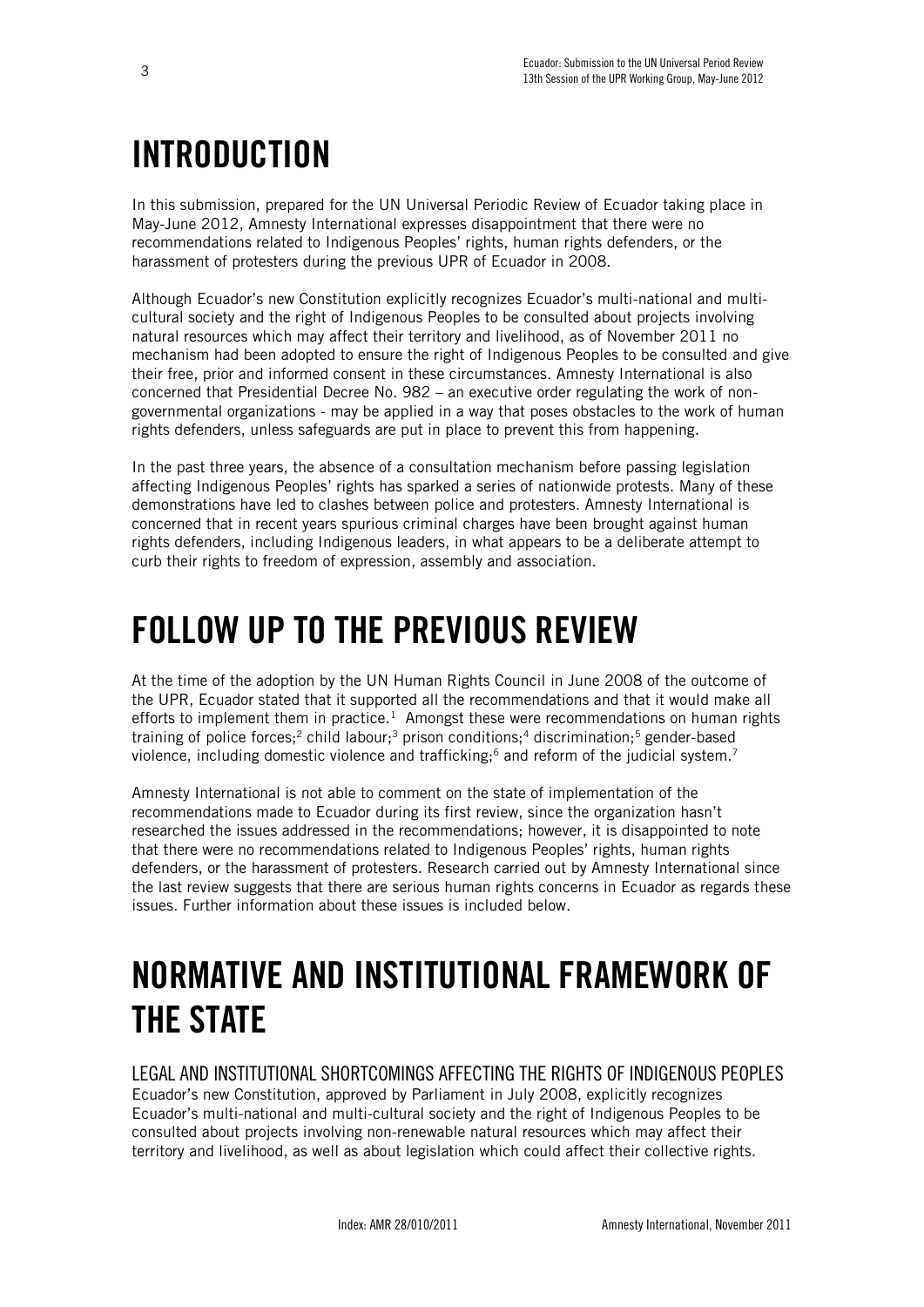However, as of November 2011 no mechanism had been adopted to ensure the right of Indigenous Peoples to be consulted in the circumstances stated in the 2008 Constitution. The Special Rapporteur on the situation of human rights and fundamental freedoms of indigenous peoples noted in September 2010 that significant efforts were needed to enable Indigenous Peoples to fully access their constitutional rights, and urged the government to ensure that clear procedures are in place for consulting with Indigenous Peoples prior to the passing of legislation and before starting projects that may affect Indigenous Peoples. <sup>8</sup>

Amnesty International is concerned that the lack of such consultation procedures erodes the right to consultation in good faith. Consultation should not be a mere formality but should be conducted with a view to reaching an agreement with the Indigenous Peoples affected, as clearly expressed in the jurisprudence of the Inter-American Court of Human Rights, as well as in ILO Convention 169 and the UN Declaration on the Rights of Indigenous Peoples. <sup>9</sup>

In July 2011 the Inter-American Court of Human Rights heard the case of the Kichwa Indigenous People of Sarayaku vs Ecuador. The Inter-American Commission on Human Rights and the defendants argued that Ecuador had violated their right to free, prior and informed consent, as well as other human rights, when it granted permission to an oil company to carry out oil exploration on Sarayaku territory in 1996. There had been no prior consultation with the community, nor had their free, prior and informed consent been sought. The Inter- American Court's ruling is expected in early 2012.

Despite the lack of clear procedures to consult with Indigenous Peoples on projects that could affect their way of life, in October 2011 the Ministry of Non-Renewable Resources announced an upcoming series of oil concessions.<sup>10</sup> The Ministry made no mention of what the procedure for consultation would be.

#### <span id="page-3-0"></span>REGULATIONS AFFECTING THE WORK OF HUMAN RIGHTS DEFENDERS

Amnesty International is concerned that Presidential Decree No. 982, issued in 2008, may be applied by the authorities in a way that poses obstacles to civil society organizations, unless safeguards are put in place to prevent this from happening.

Article 13 of the Decree states that a non-governmental organization can be dissolved if it "compromises the security or interests of the state, such as contravening dispositions ordered repeatedly by the Ministries or control and regulation bodies". Amnesty International is concerned that this Article could be used to close non-governmental organizations simply because they oppose laws and policies proposed by the state. Under Article 27 of the Decree, non-governmental organizations are obliged to present the authorities with financial reports, audit reports and approved meeting minutes, as well as any other information that refers to their activities. Amnesty International is concerned that the phrase "any other information" could oblige an organization to release confidential and/or sensitive information that could jeopardize the safety of victims, their relatives, or those representing them, as well as the safety of human rights defenders.

### <span id="page-3-1"></span>PROMOTION AND PROTECTION OF HUMAN RIGHTS ON THE GROUND

### <span id="page-3-2"></span>MASS DEMONSTRATIONS

In recent years the country has seen mass demonstrations against government policies and legislation on issues such as natural resources, land, education and public services. In the past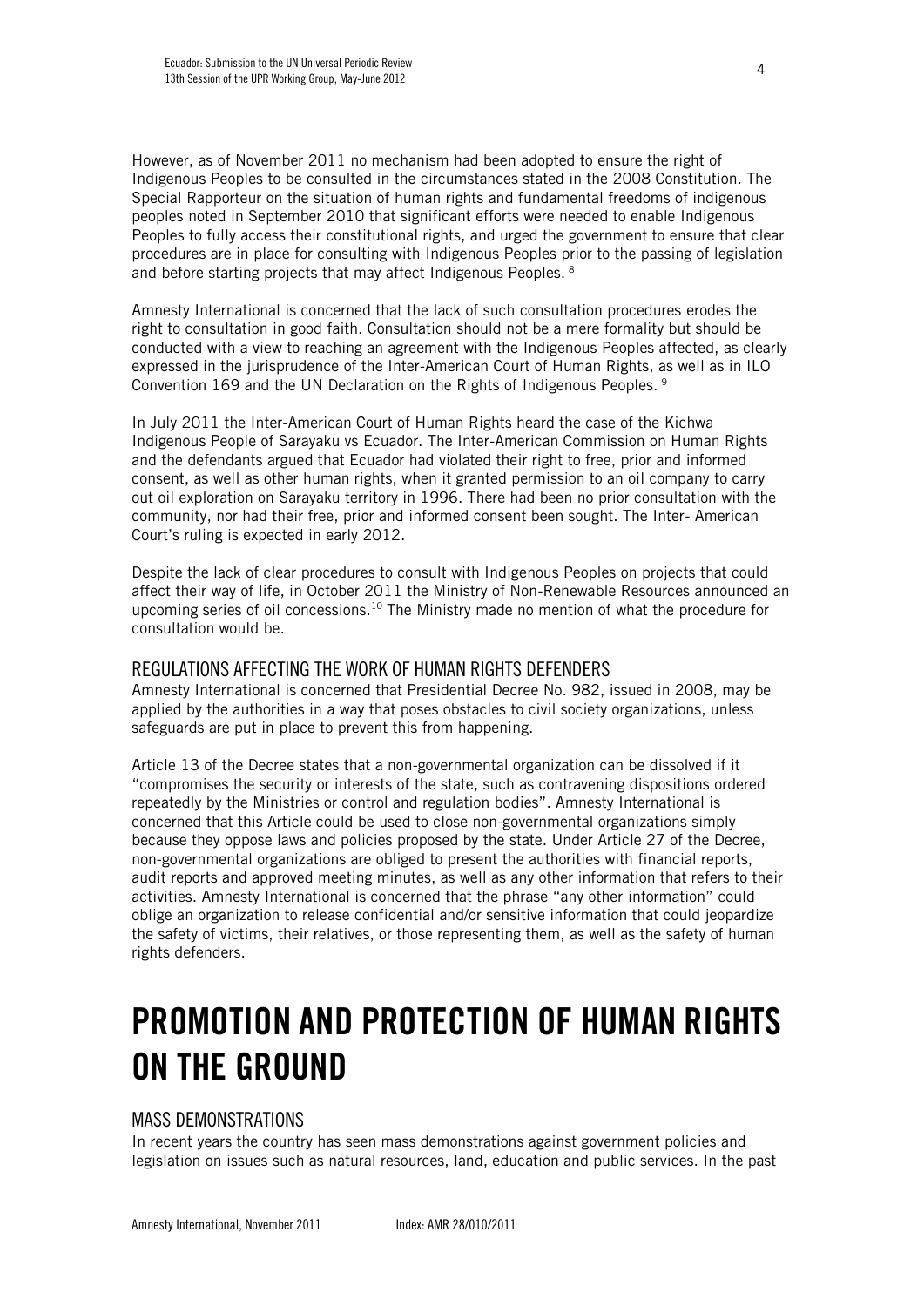three years, the absence of a consultation mechanism before passing legislation affecting Indigenous Peoples' rights has sparked a series of nationwide protests. Many of these demonstrations have led to clashes between police and protesters, as well as to a wave of questionable charges being brought against the leaders of such protests.

In September 2009, a demonstration in the town of Macas, Morona Santiago Province - one of many demonstrations organized by the Confederation of Indigenous Nationalities of Ecuador (CONAIE) around the country at that time to protest against a proposed state law on mining - led to violent clashes between demonstrators and the police and security forces, during which 40 people were injured and one Indigenous leader was killed.

In response to these events, a decree was issued to establish forums for the government and Indigenous Peoples' organizations to discuss proposed legislation that would affect their rights. In February 2010, Indigenous Peoples' organizations withdrew from the process, claiming that the government was failing to engage meaningfully in the discussions. The mining law that had sparked the protests was declared constitutional by the Constitutional Court in March 2010, even though the Court recognized in its ruling that consultations with Indigenous Peoples, as required by the Constitution, had been inadequate. $^{11}$ 

#### <span id="page-4-0"></span>HARASSMENT OF PROTESTERS

Amnesty International is concerned that in recent years spurious criminal charges have been brought against Indigenous and peasant farmer (*campesino*) leaders, in what appears to be a deliberate attempt to curb their rights to freedom of expression, assembly and association. The organization has documented cases of leaders who have been charged with criminal offences such as terrorism, sabotage, illicit association, kidnapping, murder, causing injury, robbery, trespassing and illegal obstruction of public roads in the context of protests against laws and policies, particularly those that relate to natural resources.

In 2008, the National Constitutional Assembly appeared to recognize that there had been a "catch all policy" to arrest and charge protesters and granted an amnesty to over 350 people facing criminal charges for participating in protests. However, since then scores of others have been charged with a range of criminal offences in the context of recent protests. In the most serious cases, Indigenous and *campesino* leaders have been charged with terrorism and sabotage. Both of these crimes are defined only vaguely in the Penal Code, thereby allowing the authorities to label legitimate Indigenous and *campesino* movements as 'terrorist' organizations.<sup>12</sup>

One such case concerns José Acacho, leader of the Inter Provincial Federation of Shuar and Vice-President of CONAIE, and Indigenous leaders Pedro Mashiant and Fidel Kaniras. All three men were arrested for murder, sabotage and terrorism in February 2011, following their involvement in the protests in the town of Macas, Morona Santiago province, in September 2009 (as mentioned above). A judge deemed their arrest arbitrary and ordered their release one week later, but the charges have not been dropped, despite the lack of substantiated evidence against them. The three men must report to the authorities once a week, they cannot leave the country and their financial assets remain frozen until the case has been resolved.

There are also several cases of protesters who were accused of terrorism or sabotage; charges that later were dropped when prosecutors realized that there was not sufficient evidence to carry on with the investigation. However, the prosecutors then instead charged the protesters with "obstruction of public roads". The Inter-American Commission on Human Rights has repeatedly expressed its concern at "criminal provisions that make criminal offenses out of the mere participation in a protest, road blockages… or acts of disorder that, in reality, in and of themselves, do not adversely affect legally protected interests such as the life or liberty of individuals".<sup>13</sup> The Inter-American Commission also noted that protests maybe the only form that groups who have been traditionally marginalized have to express their legitimate claims, as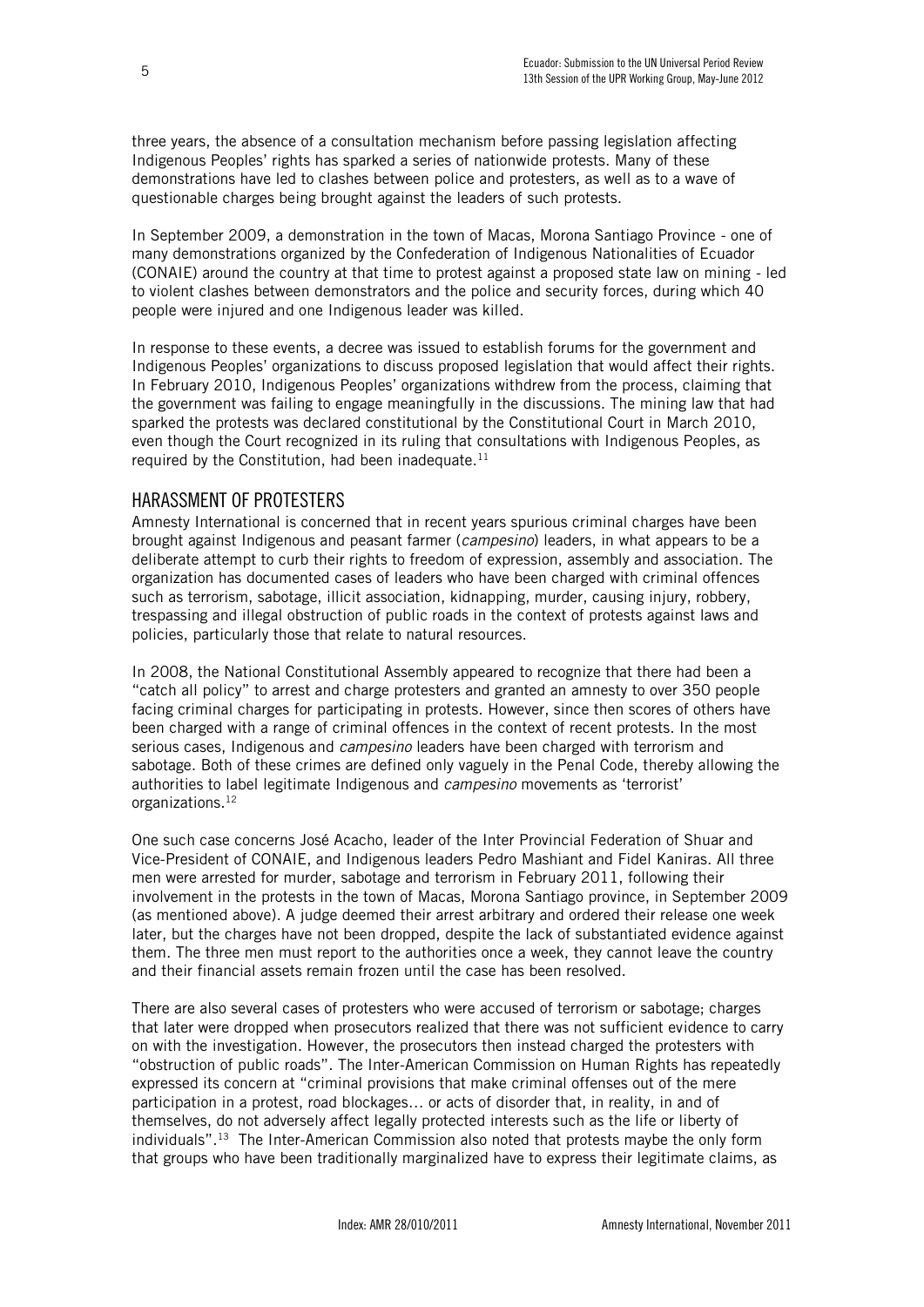in the case of Indigenous and *campesino* communities.

### <span id="page-5-0"></span>RECOMMENDATIONS FOR ACTION BY THE STATE UNDER REVIEW

#### Amnesty International calls on the government of Ecuador to:

#### *Legal and institutional shortcomings affecting Indigenous Peoples:*

**Establish mechanisms and procedures, in consultation with Indigenous Peoples and in line** with international human rights standards, to guarantee the rights of Indigenous Peoples to consultation with the objective of achieving free, prior and informed consent before projects are initiated that may affect their rights, as well as before new legislation is passed;

**IMPLEM** Implement all the recommendations made by the Special Rapporteur on the situation of human rights and fundamental freedoms of Indigenous Peoples.

#### *Regulations affecting the work of human rights defenders:*

 Ensure that the regulations for Presidential Decree No. 982 contain safeguards to ensure that it is not applied as a way to impede the legitimate work of human rights defenders.

#### *Mass demonstrations:*

**Promote, protect and respect the right to freedom of expression, assembly and association as** recognized in international and regional instruments, including in situations where protesters are demonstrating against government policies, laws or actions.

#### *Harassment of protesters:*

 Stop using the judicial system to curb the ability of Indigenous, *campesino* and other community leaders to exercise their right to freedom of assembly and association, including with respect to expressing disapproval for and protesting against laws and policies proposed by the state authorities.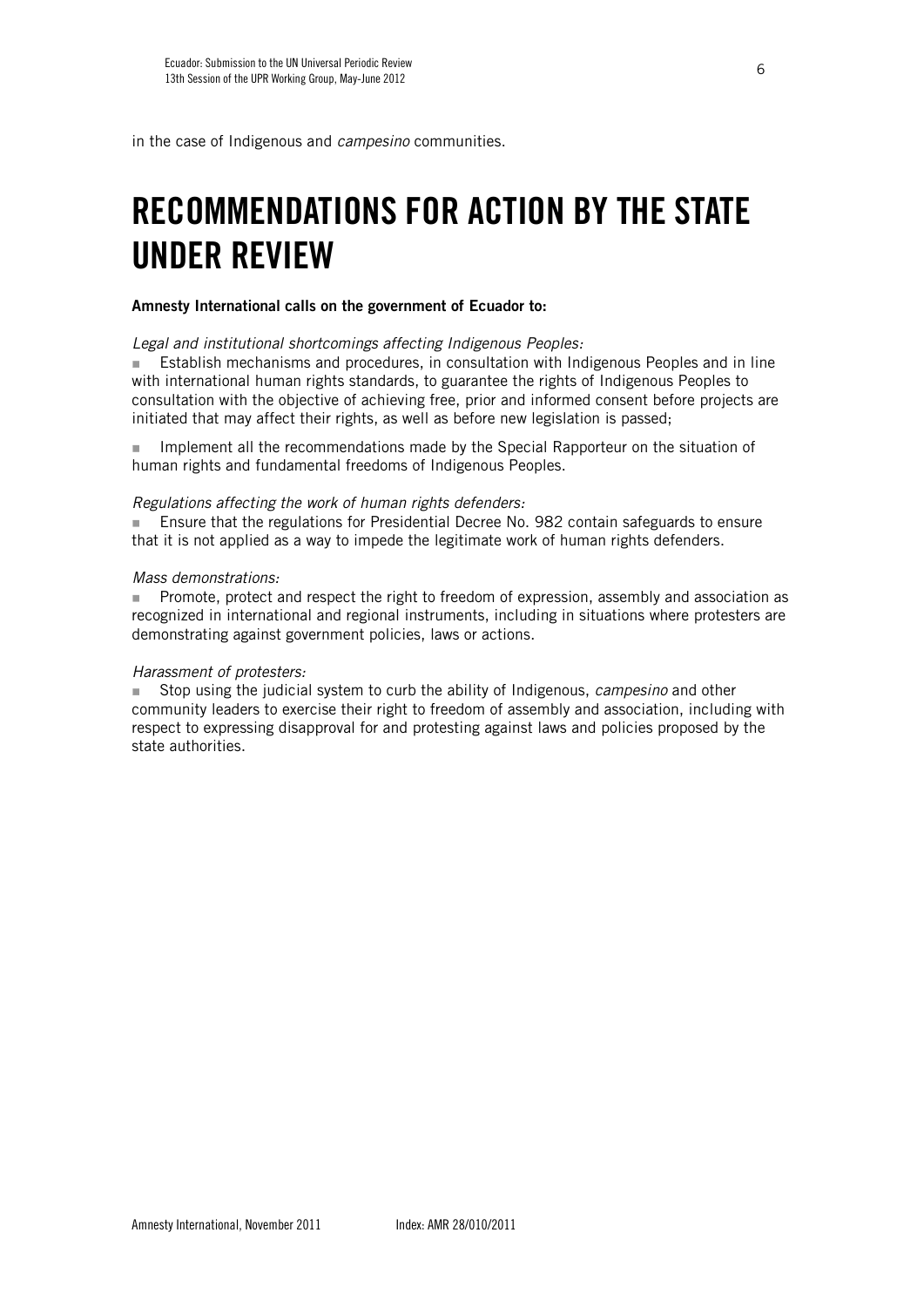### <span id="page-6-0"></span>ENDNOTES

<sup>1</sup> Report of the Human Rights Council on its Eight Session, A/HRC/8/52, 1 September 2008, paragraphs 215-233.

<sup>2</sup> Report of the Working Group on the Universal Periodic Review on Ecuador, A/HRC/8/20, 13 May 2008, paragraph 60.2 (United Kingdom).

- <sup>3</sup> A/HRC/8/20, paragraph 60.3 (Italy).
- <sup>4</sup> A/HRC/8/20, 13 May 2008, paragraph 60.1, 60.4 and 60.5 (the Netherlands, Italy and Sweden).
- <sup>5</sup> A/HRC/8/20, 13 May 2008, paragraph 60.1, 60.6 and 60.7 (the Netherlands and Slovenia).
- <sup>6</sup> A/HRC/8/20, 13 May 2008, paragraph 60.8 and 60.10 (Italy, Mexico and Canada).
- <sup>7</sup> A/HRC/8/20, 13 May 2008, paragraph 60.9 (Canada and United Kingdom).

<sup>8</sup> Report of the Special Rapporteur on the situation of human rights and fundamental freedoms of indigenous people, Addendum - Report on the implementation of constitutional guarantees for indigenous peoples in Ecuador, 13 September 2010, A/HRC/15/37/Add.7, page 2.

9 Inter-American Court of Human Rights, "Case of the Saramaka People v. Suriname (Preliminary Objections, Merits, Reparations and Costs)", Serie C No. 172, judgment of 28 November 2007.

<sup>10</sup> See for example Andes/LP, 13 October 2011, "Decimoprimera ronda petrolera licitará 21 bloques sudorientales", available at[: http://andes.info.ec/economia/decimoprimera-ronda-petrolera-licitara-21-bloques-surorientales-101237.html](http://andes.info.ec/economia/decimoprimera-ronda-petrolera-licitara-21-bloques-surorientales-101237.html) (accessed 6 December 2011).

<sup>11</sup> See Ecuadorian Constitutional Court ruling 001-10-SIN-CC, March 2010.

<sup>12</sup> Ecuador Penal Code, 22 January 1971, available at:

<http://www.miliarium.com/Paginas/Leyes/Internacional/Ecuador/General/cp.pdf> (accessed 6 December 2011).

<sup>13</sup> A Hemispheric Agenda for the Defence of Freedom of Expression, Office of the Special Rapporteur for Freedom of Expression, Inter American Commision of Human Rights, OEA/Ser.L/V/II, CIDH/RELE/INF. 4/09, 25 February 2009 available at:

[http://www.oas.org/en/iachr/expression/docs/publications/Hemispheric%20%20Agenda%20Eng%20FINAL%20portada.p](http://www.oas.org/en/iachr/expression/docs/publications/Hemispheric%20%20Agenda%20Eng%20FINAL%20portada.pdf) [df](http://www.oas.org/en/iachr/expression/docs/publications/Hemispheric%20%20Agenda%20Eng%20FINAL%20portada.pdf) (accessed 6 December 2011).

ł